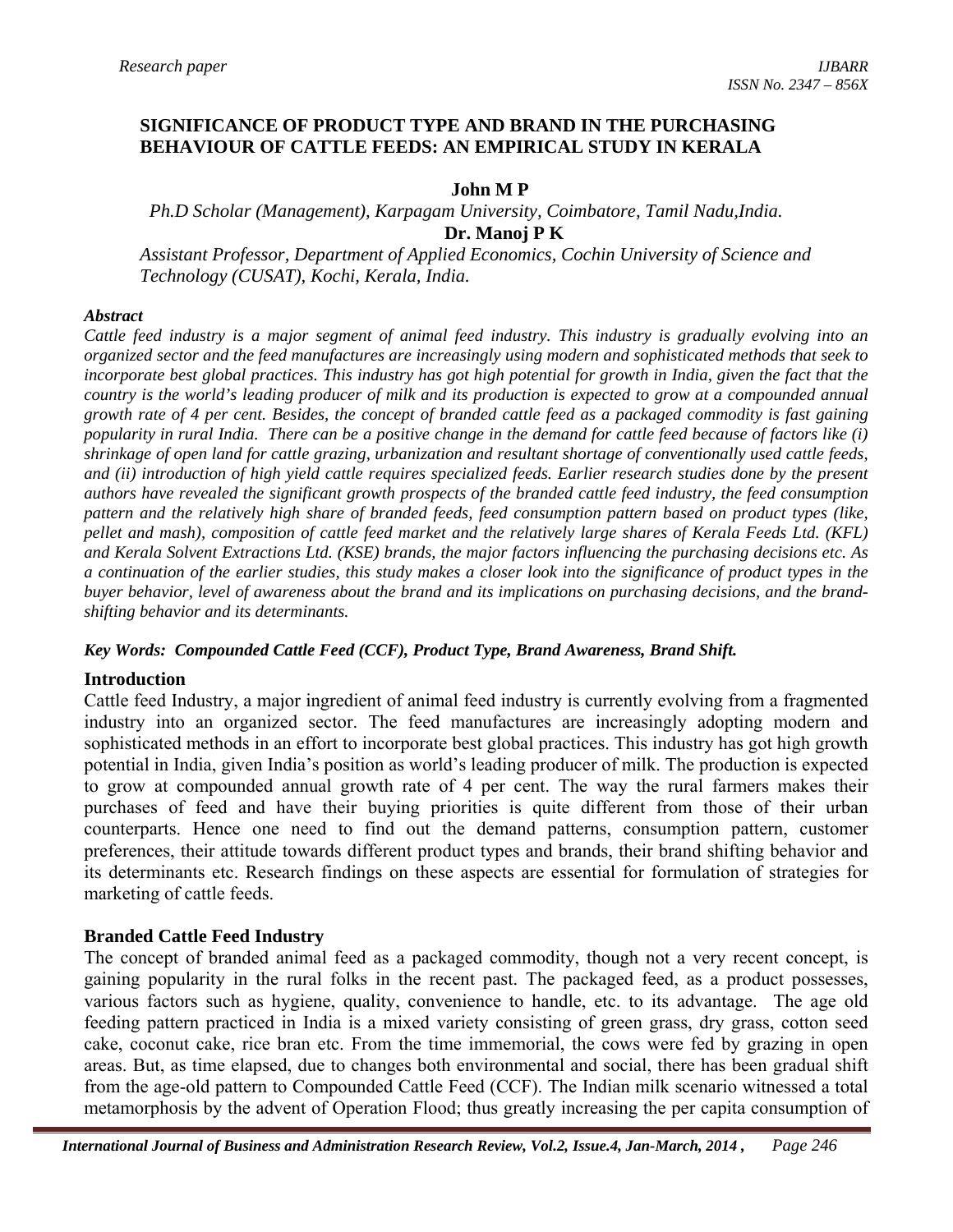milk and sparking of high demand for feed. On analyzing the factors related to the cattle feed demand, it is seen that there can be a positive change in the market demand for feeds. The major factors contributing to this are: (i) Shrinkage of open land for cattle grazing, urbanization and resultant shortage of conventionally used cattle feeds, (ii) Introduction of high yield cattle requires specialized feeds.

## **Literature Review and Research Gap**

Sinha, Abhishek (2000) [1] has made an elaborate discussion on the current status, problems and challenges of cattle feed industry in India. The growing trend and favourable macro-economic and demographic factors resulting in bright prospects of the industry etc. have been discussed by the author.

CLFMAI (2012) [2] Compound Livestock Feed Manufacturers of India (CLFMAI) in its industry analysis on Livestock Feed Industry in India has studied the trend and pattern of the growth in this industry, the growth prospects of the industry and also the drivers of this growth.

John M P & Manoj P K (2013) (a) [3] in their research paper have analyzed the purchasing pattern and buyer behavior in respect of cattle feed products with reference to the cattle feed market in Kerala. The major factors influencing their purchasing decision like price and quality, convenience etc. have been pointed out in the paper. The purchasing pattern in respect of different product-types (pellet and mash) and brands (KFL, KSE etc.) have been discussed, and broad marketing strategies have been suggested.

John M P & Manoj P K (2013) (b) [4] in their research paper have made a detailed analysis of the dynamics of cattle feed industry in India with a focus on Kerala state. Feed consumption pattern, composition of the cattle feed market, pattern of cattle holdings vis-à-vis feed consumption, milk-yield vis-à-vis use of branded cattle feed, factors influencing purchasing decisions etc. have been studied. The paper has suggested strategies for effective marketing of cattle feed and hence increasing the market share. In view of the foregoing, it is noted that focused studies on product-types and their influence on buying decisions, level of brand awareness among customers, factors influencing brand-shifting etc. have not been undertaken so far. Thus, the present study seeks to bridge the research gap as above.

# **Objectives of the Study**

- (i) To make a detailed study of the cattle feed market in Kerala so as to assess the demand pattern, consumption pattern, buyer behavior, and factors influencing purchasing decisions.;
- (ii) To critically analyze the buyers' attitude towards product-types (pellet and mash) and major brands (KFL, KSE, and others) and to study their awareness of a typical brand, KFL;
- **(iii)** To formulate meaningful marketing strategies for effective cattle feed marketing, particularly from the perspective of KFL – a Government company, based on the findings of the study.

### **(iv) Hypotheses of the Study (Null)**

- (i) No distinction is made between the two types of products (Pellet and Mash) during the course of purchase of cattle feed products.
- (ii) All buyers of cattle feed products are aware of the Kerala Feeds Ltd. (KFL) brand.
- (iii) Brand switching is just by chance and it depends on customer decision taken randomly without any specific consideration.

### **Methodology of the Study**

### **Methodology**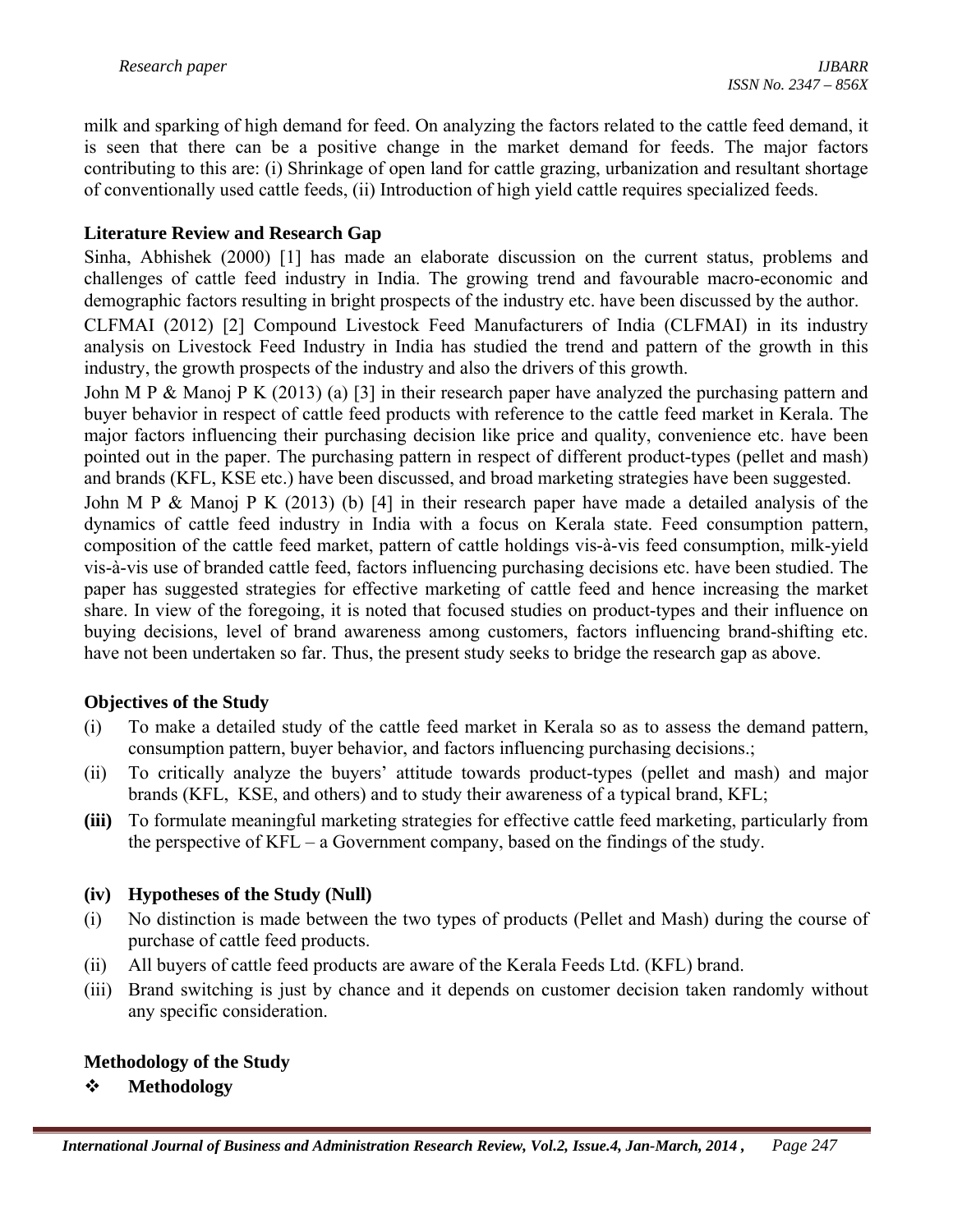The study is both analytical and exploratory. It is analytical to the extent that it seeks to analyze the current market structure, growth trend and pattern, and future prospects of cattle feed industry in Kerala. It is exploratory as it seeks to formulate suitable strategies and approaches for marketing of cattle feed products, as per the current status of the buyers' attitude towards different product types and brands.

¾ *Data Collection* Both primary and secondary data are collected for the study. Primary data are collected from samples of 180 dairy farmers from central Kerala using a carefully designed, pre-tested Questionnaire. Secondary data are collected from authentic sources like publications of the Ministry of Agriculture of the State and Central Governments, Reserve Bank of India, National Council for Agricultural Research (NCAR), reports of industry associations like CLFMAI, research journals etc.

¾ *Sampling Frame* A Multi-stage Sampling methodology is adopted for data collection. In the First Stage (Geographical Sampling), among the 3 regions in Kerala (ie. Southern, Central and Northern) the Central Kerala region is chosen for detailed study; as the Central Kerala is noted to be representative of the entire Kerala based on earlier preliminary studies by the same authors. Accordingly, of the 14 Districts in Kerala, 6 Districts located at Central Kerala region (Malappuram, Palakkad, Thrissur, Ernakulam, Kottayam and Idukki) are chosen for detailed study. In the Second Stage (Random Sampling) a sample comprising of proportionate number of farmers are selected from each of the 6 Districts in Central Kerala as noted above. Random Sampling (lottery method) is adopted to identify the members to be included in the sample from among the total population. Based on the above multistage sampling procedure, 180 farmers are included in the sample.

# *Analytical Tools and Software Packages*

Various popular statistical tools of data analysis like Chi-Square test, t-test, ANOVA etc. are used for the analysis of data. Statistical packages like SPSS, STATA etc. are used for data analysis.

### **Analysis and Interpretation**

### *Expected Growth of Animal Population*

Growth of animal population will have a direct and positive impact on cattle feed consumption. Increase in cattle feed consumption is linked to increase in animal population. Table I shows the expected growth of animal population in Kerala. It is noted that while 54.44 per cent of farmers expect an increase in animal population, only 16.11 percent expect a negative growth. This is a positive sign. (Table I).

| Table 1. Expected STOWIN IN Cattle I optimitell |             |              |         |  |
|-------------------------------------------------|-------------|--------------|---------|--|
| Sl. No                                          | Response    | <b>Nos</b>   | Percent |  |
|                                                 | Positive    | 98           | 54.44   |  |
|                                                 | Negative    | 29           | 16.11   |  |
|                                                 | No change   | 43           | 23.89   |  |
|                                                 | No response |              | 5.56    |  |
|                                                 | Total       | $^{\circ}80$ | 100.00  |  |

Table I: Expected Growth in Cattle Population

(Source: Survey Data)

# *Present Feed Consumption Pattern*

The pattern of feed consumption is studied to have new insights into the current behavior of farmers as knowing this aspect, helps to frame strategies for capacity building in feed production and promotion of cattle feed could be made more effectively. Table II shows that 31.67 per cent gives Natural and branded feed, 26.11 per cent gives all the category of feeds. In effect, as high as 57.68 per cent uses branded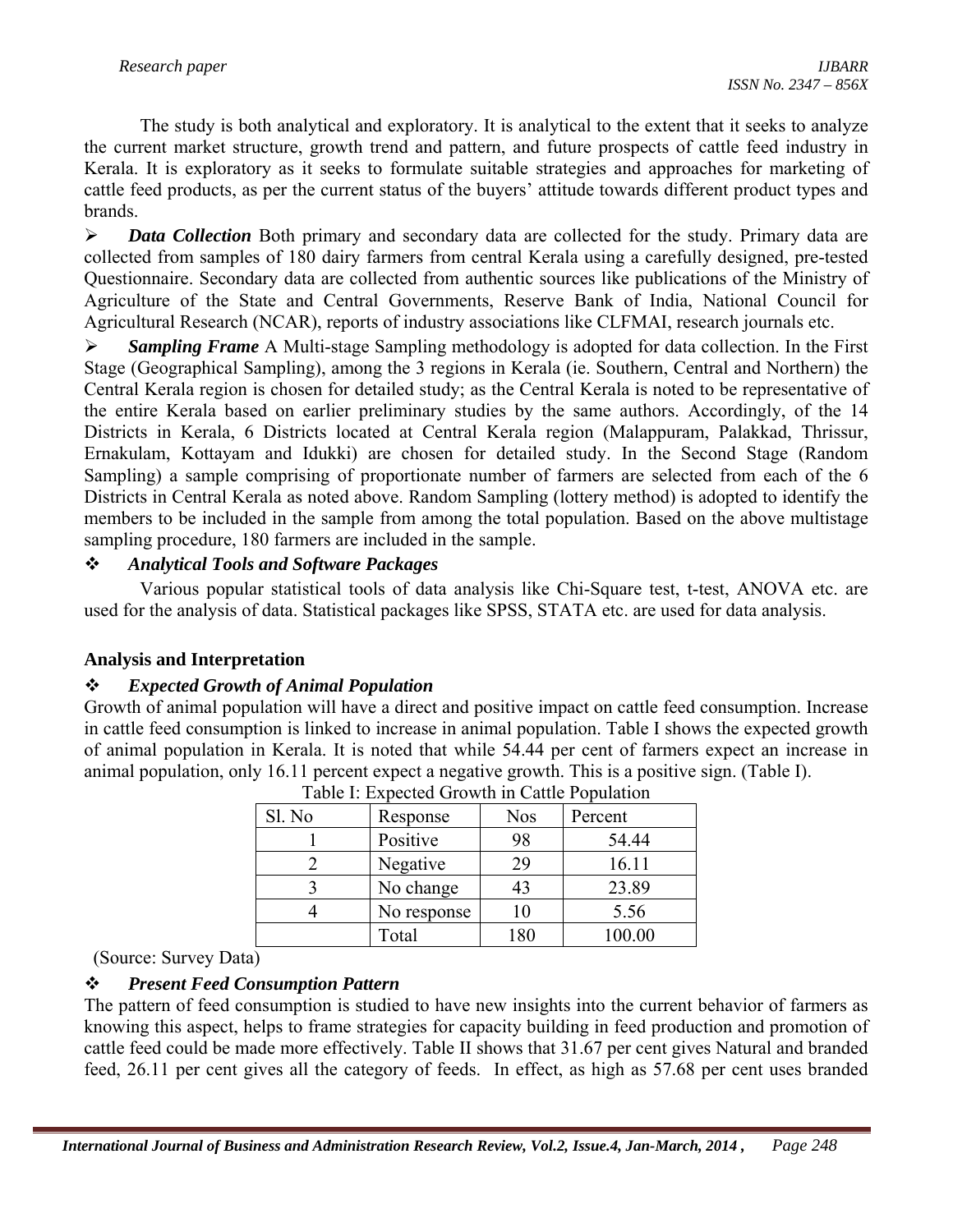feeds and also other feeds. This points to 'nearing maturity' market condition, one that absorbs the ready-made CCF as regular feed for milking cows. (Table II)

Table II: Present Feed Consumption Pattern

| Sl. No | Response              | <b>Nos</b> | Percent |
|--------|-----------------------|------------|---------|
|        | Natural feed          | 5          | 2.78    |
| 2      | Fodder                | 8          | 4.44    |
| 3      | <b>Branded</b> feed   | 34         | 18.89   |
| 4      | Natural and fodder    | 6          | 3.33    |
| 5      | Natural and branded   | 57         | 31.67   |
| 6      | Fodder and branded    | 23         | 12.78   |
|        | All the feed category | 47         | 26.11   |
|        | Total                 | 180        | 100     |

(Source: Survey Data)

## *Composition of Cattle Feed Market*

Among the users of the branded cattle feed products as high as 53.33 percent of the pellet type products are supplied two major brands KSE and KFL. The rest 46.66 percent is shared by all other brands. However, in respect of Mash type products, only one major brand (viz. KSE) is offering this product, and not KFL. Hence, the balance as high as 91.11 percent of the total supply relates to all other brands including unbranded products. Thus, unlike in the case of Pellet type products, the prominence of major brands is very poor in respect of Mash type products. (Table III).

Table III: Relative Share of Cattle Feed Market

| Sl. | <b>Brand Name</b> | Pellet type | Mash type |
|-----|-------------------|-------------|-----------|
| No  | (Manufacturer)    | (Percent)   | (Percent) |
|     | <b>KSE</b>        | 27.78       | 08.89     |
|     | KFL               | 25.56       |           |
|     | Others            | 46.66       | 91.11     |
|     | Total             | 100.00      | 100.00    |

(Source: Survey Data)

### *Cattle Holdings and Consumption Pattern*

Analysis to find the average cattle holding and consumption pattern in respect of both pellet and mash type of feeds has been done in the three regions under study (Table IV). It is noted that mash consumption is quite higher than pellet consumption. Mash consumption is 82.32 kg per cattle per month whereas pellet consumption is 65.62 kg. The average mash consumption per month is 680 kg while that of pellet consumption is 542 kg. (Table IV).

Table IV: Cattle Holdings and Feed Consumption

| Sl. No | Particulars                             | Unit | Quantity |
|--------|-----------------------------------------|------|----------|
|        | Average cattle holding<br>per month     | No.  | 8.26     |
|        | Average pellet<br>consumption per month | kg   | 542      |
|        | Average mash<br>consumption per month   | kg   | 680      |
|        | Pellet consumption                      |      | 65.62    |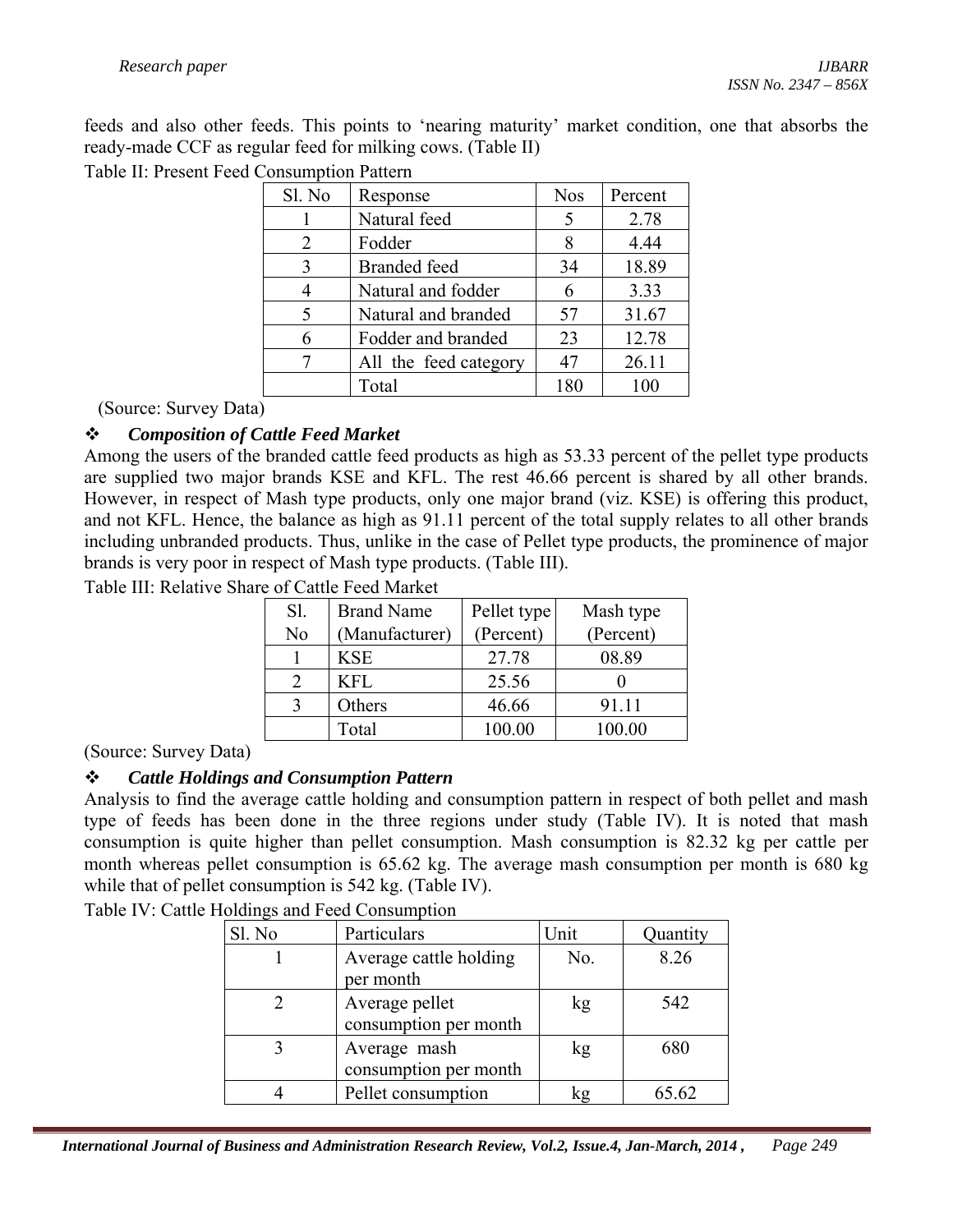| per cattle per month                     |  |
|------------------------------------------|--|
| Mash consumption per<br>cattle per month |  |

#### (Source: Survey Data)

### *Milk-yield and Use of Branded Cattle Feed*

Frequency of farmers who felt the yield trend is positive is as high as 79.44 percent and only 12.22 percent among them has felt a negative need, while 7.22 percent felt no change in the per cent felt there is no change. It is noted that there is a positive attitude towards branded cattle feed. (Table V).

| Table V: Milk Yield and Branded Cattle Feed |  |  |  |
|---------------------------------------------|--|--|--|
|                                             |  |  |  |

| Sl. No | Response     | <b>Nos</b> | Percent  |
|--------|--------------|------------|----------|
|        | Positive     | 143        | 79.44    |
|        | Negative     | 22         | 12.22    |
|        | No change    | 13         | 7.22     |
|        | Non response |            | 1.12     |
|        | Total        | 180        | $\Omega$ |

(Source: Survey Data)

### *Other Major Findings from the Field Study*

It is found that 26.11 per cent of the farmers use all types of feeds and 18.89 per cent depends only on branded feeds. Hence, there is good scope for bringing conventional feed users towards branded products. The consumption of pellet form of feed is increasing and has got regional brand leaders. The consumers of pellet feed showed a positive attitude towards the animal farming and further use of pellet. Price, convenience, availability and quality are the major factors influencing the purchase decision of farmers. Quality as a single reason has low priority. Over half of the farmers seek advice of Doctors.

### **Testing of Hypotheses**

### *Hypothesis – I (Product Types)*

- H0: No distinction is made between the two types of products (Pellet and Mash) during the course of purchase of cattle feed products.
- Ha: Purchase of Pellet and Mash types of product affect each other; customers who buy both types prefer the brand that offers both types.

 The 2X2 Contingency Table (Chi-Square test) is prepared first for further analysis (Tables VI to IX).

Table VI: Market share of major Brands

| <b>Types</b> | KFL   | <b>KSE</b> | Other Brands |
|--------------|-------|------------|--------------|
| Pellet       | 25.56 | 27.78      | 46.66        |
| Mash         |       | 08.89      | 91 11        |

(Source: Computed from Survey Data, See Table III)

Table VII: Share of KSE vis-à-vis other Brands

| <b>Types</b> | $\overline{S}$ SF | Other         | Total   |
|--------------|-------------------|---------------|---------|
|              |                   | <b>Brands</b> |         |
| Pellet       | 27.78             | 72.22         | $100 -$ |

(Source: Computed from Survey Data in Table VI)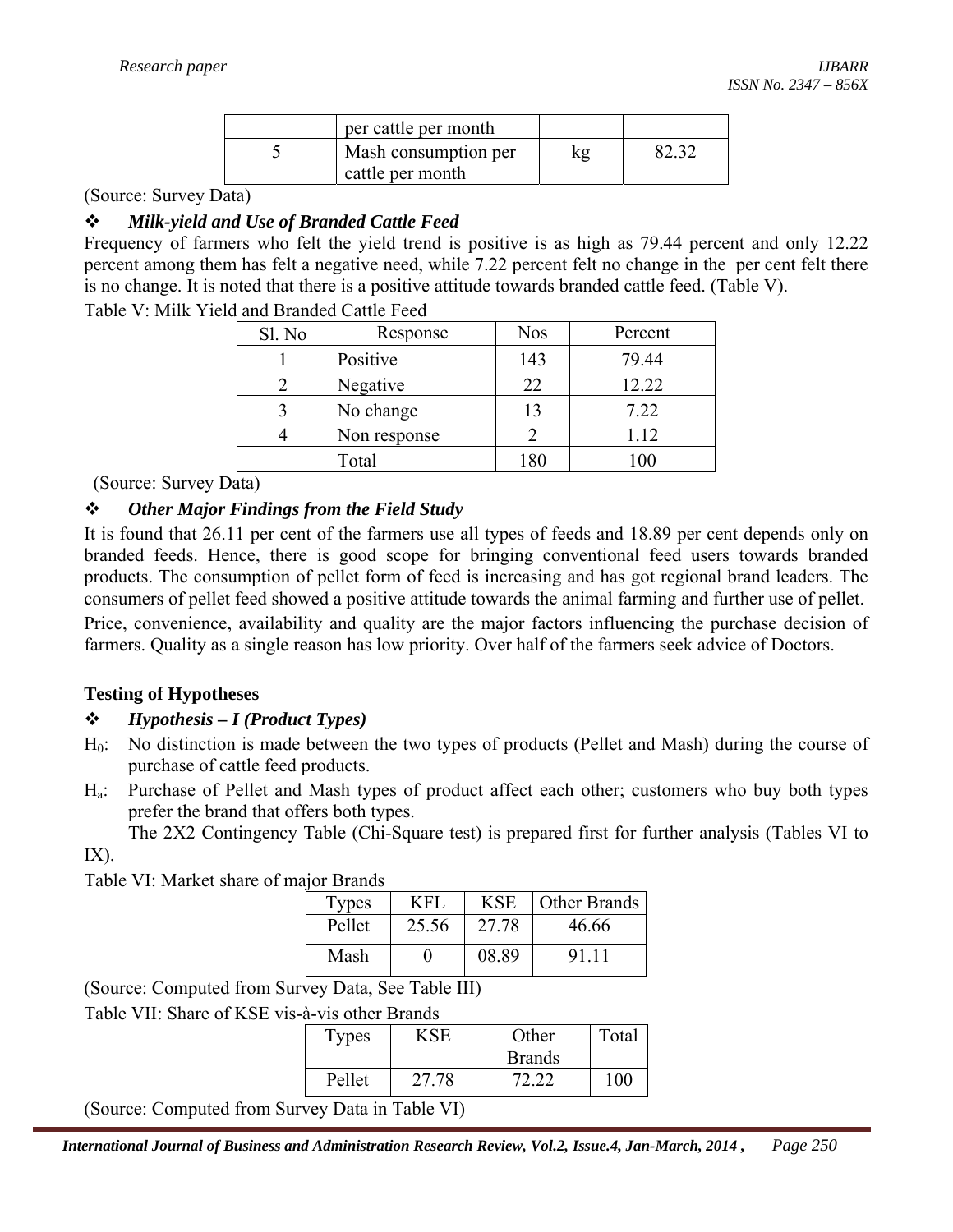Table VIII: Contingency Table (for Chi-Square Test)

| <b>KSE</b> | Other         | Total |
|------------|---------------|-------|
|            | <b>Brands</b> |       |
| 18.34      | 81.66         | 100   |
| 18.33      | 81.67         | 100   |
| 36.67      | 163.33        | 200   |
|            |               |       |

(Source: Computed from Survey Data in Table VII)

# Table IX: Finding the Chi-Square Value

| Class                                      |       |       | Observed Expected Chi-Square= |  |
|--------------------------------------------|-------|-------|-------------------------------|--|
|                                            |       | (e)   | $[(f-e)*(f-e)]/e$             |  |
| Pellet From KSE                            | 27.78 | 18.34 | 4.859                         |  |
| Pellet from other                          | 72.22 | 81.66 | 1.091                         |  |
| <b>Brands</b>                              |       |       |                               |  |
| Mash from KSE                              | 8.89  | 18.33 | 4.862                         |  |
| Mash from Other                            | 91.11 | 81.67 | 1.091                         |  |
| <b>Brands</b>                              |       |       |                               |  |
| Grand Total = $Chi-Square$ Value<br>11.903 |       |       |                               |  |

(Source: Computed from Contingency Table, VIII)

Chi-square variate C tabulated with  $(2-1)$  X  $(2-1)$  = 1 degree of freedom at 5% LOS (Level of Significance) is 3.841. The Calculated value (11.903) being higher than the Table Value (3.841) at 5% LOS

# *Null hypothesis is rejected at 5% LOS.*

From the above analysis it is clear that sales of Pellet and Mash both affect each other. Customers going for both types of product prefer to buy the product of the same brand. Hence KSE has more sales than the KFL. This suggests that KFL must think of launching Mash type too for better sales.

# *Hypothesis – II (Brand Awareness)*

Let Xi denotes a random variable which is assigned values as 0 or 1 as follows:

- 1 When the response is positive regarding awareness about the brand.
- 0 When response is negative or respondent is unaware about the brand.

Here, under the null hypothesis and alternate hypotheses are defined as follows:

- H0: All buyers of cattle feed products are aware of the Kerala Feeds Ltd. (KFL) brand.
- Ha: Not all buyers of cattle feed products are aware of KFL brand

Hence, the mean ( $\mu$ ) of observation of the sample survey, under the null hypothesis is, H<sub>0</sub>:  $\mu$ =1

Observed mean  $(\pi)$  under the sample survey  $\pi$  =

0.77. Now to test this mean to check awareness among buyers. T-test is applied as follows:

Calculated value of T is:  $T = (\pi - u) / S\sqrt{n}$ , where

S =  $\sum$  [((Xi-  $\pi$ ) \* (Xi-  $\pi$ )) / (n-1)], and n = 180

 $S=[139*(1-0.77)*(1-0.77)+41*(0-0.77)*(0-.77)]/179$ 

 $=0.177$ . Thus, value of T can be found as follows:

So, T =  $-0.33X\sqrt{180/0.177}$  =  $-25.013$ . Or, |T|=25.013

 Tabulated value of T at 5% level of significance (LOS) and at the given degree of freedom is 1.96. As the calculated value (25.03) is much higher than tabulated value (1.96),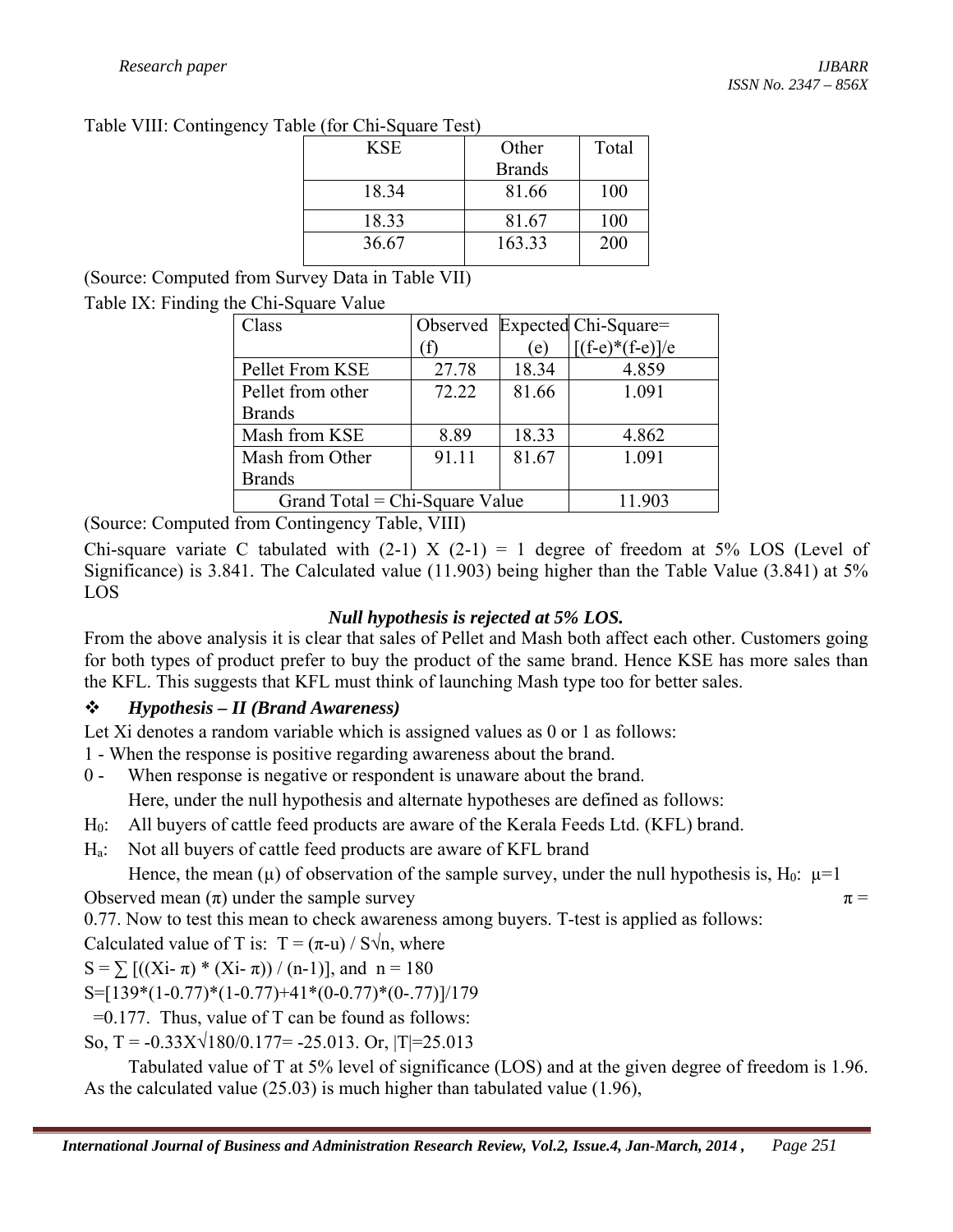## *Null hypothesis is rejected at 5% LOS.*

Thus, all buyers are not aware of the KFL brand. So, more promotional activities must be done by KFL.

### *Hypothesis –III (Brand Shifting)*

Chi-Square test used here. Considering brand shift to be equal for all the brands E, the average of shifts is 10.57. Now, the hypotheses are defined as follows:

- H0: Brand switching is just by chance and it depends on customer decision taken randomly without any specific consideration.
- H<sub>1</sub>: Brand switching depends on services and value provided by the company.

Table X: Finding the Chi-Square Value (Brand Shift)

| <b>Brands</b> | Shift | Observed | Expected (e) | $Chi-Square =$    |
|---------------|-------|----------|--------------|-------------------|
|               |       |          |              | $[(f-e)*(f-e)]/e$ |
| <b>KSE</b>    | 23    | 23       | 10.57        | 14.62             |
| OK            | 01    | 14       | 31.71        | 9.89              |
| Godrej        | 02    | 18       | 10.57        | 5.22              |
| <b>SKM</b>    | 11    | 12       | 10.57        | 0.19              |
| <b>KFL</b>    | 18    | 07       | 10.57        | 1.20              |
| <b>MBS</b>    | 12    |          | <b>SUM</b>   | 31.13             |
| Others        | 07    |          |              |                   |

(Source: Computed from Survey Data on brand shift)

From Table X, Chi-Square value calculated is 31.13 which is higher than the tabulated value at 5% LOS with 5 degree of freedom of 11.507. Thus, the

## *Null hypothesis is rejected at 5% LOS.*

It follows that brand switching results from service quality as well as value of service provided by companies. So companies like KFL should try to improve service quality and enhance value provided. **Suggestions Based on the Findings** 

The demand for compounded cattle feed (CCF) is registering a gradual increase. Market consolidation is happening, with a preference for CCF that too the pellet-type products, rather than the conventional ones. KFL, KSE, MILMA, OK etc. are the leading brands in Kerala that are enjoying sizeable market share. KFL, Government of Kerala owned company, has attained a good market standing since its commissioning. However, KFL has not been able to increase its sales level to further heights, particularly in southern and northern regions, as the production levels are getting saturated.

- 1. In order to retain the market share and to achieve a higher market share, it is essential for KFL to increase the production through expansion, merger or acquisition. Thus to overcome its inability to meet market demand in Southern and Northern regions, in addition to the ongoing expansion of the existing unit, setting up of new units would be the quite advisable. KFL can further enhance its market share by locating plants both in Northern and Southern parts of Kerala, for more effectively catering to the needs of those regions, preferably adjacent to the railway line suitable for railway siding.
- 2. As suggested by the test results of the first hypothesis, KFL must launch its Mash product also, to catch up with companies like KSE, and also to enhance its brand image and sales.
- 3. Similarly, as suggested by the tests results of the second hypothesis, KFL must initiate planned strategies for building up its brand through effective promotion and advertising; because many buyers are not aware of KFL brand.
- 4. Typical cattle feed manufacturers, including KFL must try to enhance the service quality and value delivered in order to improve their sales and market, as suggested by the test results of the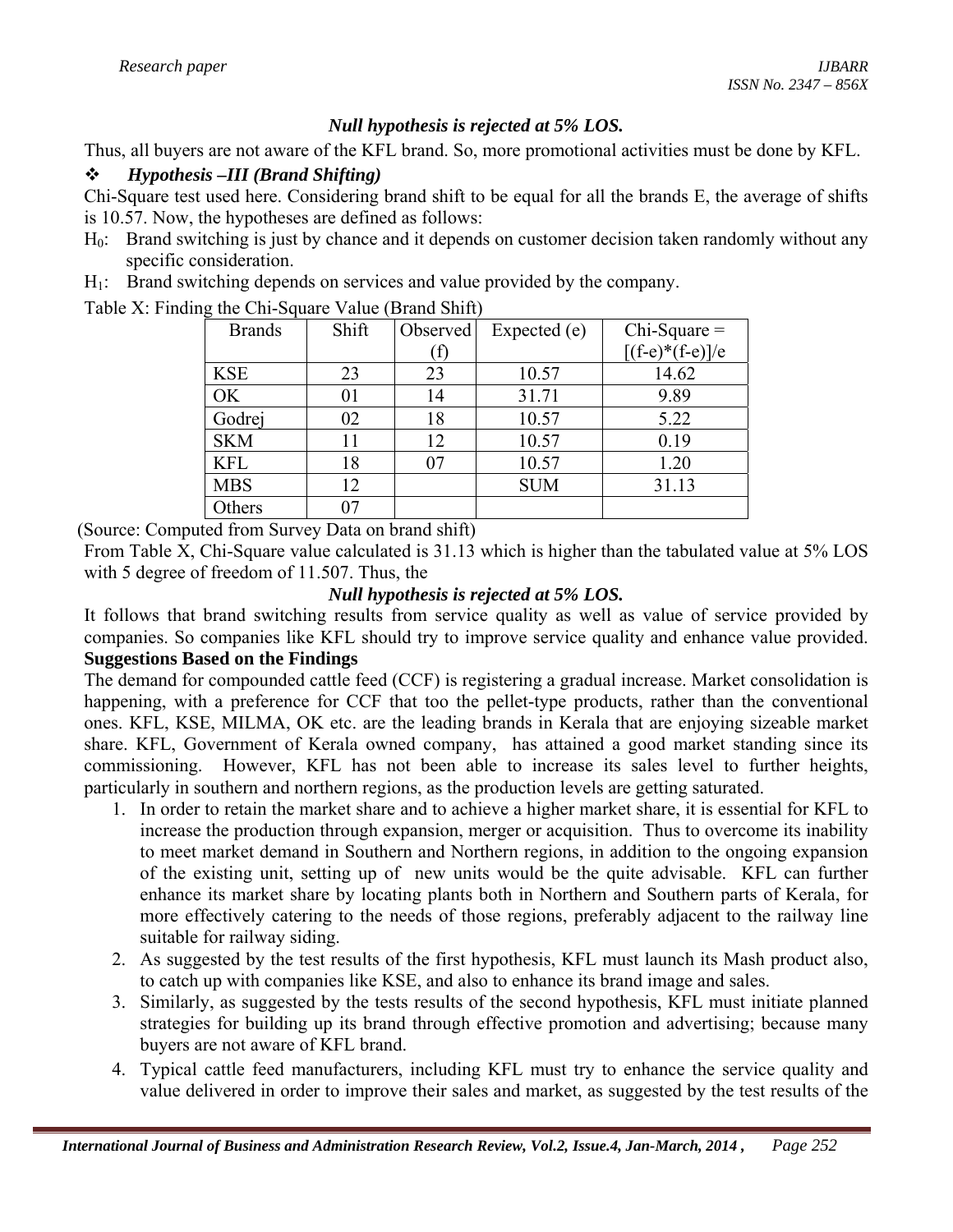third hypothesis. Invariably, the the cattle feed produced should be of the high quality as the consumers are found to be quality conscious and this will ensure market consolidation.

5. A restructuring of market plan based on logistics need to be implemented. To increase the market penetration, systematic, strategically planned, aggressive schemes are to be developed. Options like creation of district-wise sole selling agents, introduction of new schemes like extra quantity, distribution of food supplements along with the cattle feed, gifts to the dealers, simple and effective brochures, advertisements, massive promotion for quality poultry feed to be used in households as supplementary feed etc. in a professional way, may be thought off.

In short, meticulously planned and carefully designed marketing strategies are vital for sustained business growth and profitability of cattle feed manufacturers in Kerala. For the public sector player viz. KFL which is already having a good reputation and brand equity, an expansion strategy to more effectively cater to Northern and Southern parts of Kerala is found to be an imperative for survival and growth, rather than an option.

## **Concluding Remarks**

The compounded Cattle Feed (CCF) though not a relatively new entry in the market, is gaining momentum and acceptability in the recent past. It attracted the farmer's attention because of many reasons. The live stock population in Kerala mainly consists of cows, buffaloes and goats. On the basis of the results of the survey, it can be reasonably assumed that the demand for compounded cattle feed will grow by 5 per cent on an average in the future.

## **Refrences**

- 1. Abhishek Sinha (2000), Manager, Strategic Advisory-F&A, Rabo India Finance, MumbaiDairy India "Cattle Feed Industry in India", *Dairy India*, Sixth Edition, pp-280.
- 2. CLFMAI (2002) (Compound Livestock Feed Manufacturers of India), *Livestock Feed Manufacturing Industry in India*, Industry Analysis, Mumbai, 2002.
- 3. John M.P & Manoj P K, "Cattle Feed Market in Kerala: A Study of Purchasing Pattern and Buyer Behaviour", *Global Research Analysis*, Vol.2, Issue 9, Sept. 2013, pp. 32-33.
- 4. John M.P & Manoj P K, "Marketing Strategies for Cattle Feed Products in Kerala: An Empirical Study", *International Journal of Scientific Research*, Vol.2, Issue 12, Dec. 2013, pp. 09-12.
- 5. Dr. Dinesh T. Bhosale, Regional Technical Manager (Rumunants), Alltech Asia Pacific Region, Pune, "Biosafety of Feed ingredients and its Impact on Milk quality", Dairy India – Sixth Edition pp-282-293.
- 6. Varmudy, V., "Animal Feed and Fodder Plagued by Chronic Shortages", *Facts for You*, May 2012, Vol. 32, No. 8, pp.15-18.
- 7. Rabobank International, *Emerging feed markets Pinpointing potential*, F & A Research and Advisory, Sept. 2006.
- 8. Delgado, C., Rosegrant, M., Steinfeld, H., Ehui, S. and Courbois, C. 1999*. Livestock to 2020: The Next Food Revolution.* Food Agriculture and Discussion Paper No. 28. International Food Policy Research Institute, Food and Agriculture Organization, International Livestock research Institute. (Available online at the following link: http://www.fao.org/ag/AGA/LSPA/lvst2020/Default.htm).
- 9. FAO. 2001. *Livestock in India a Perspective 2000-2030*. Techno Economic Research Institute, New Delhi. 2001.
- 10. De Haan, C., H. Steinfeld and H. Blackburn. 1998. Livestock and Environment. FAO Rome.
- 11. http://www.fao.org/ag/AGA/LSPA/Lxehtml/tech/index.htm